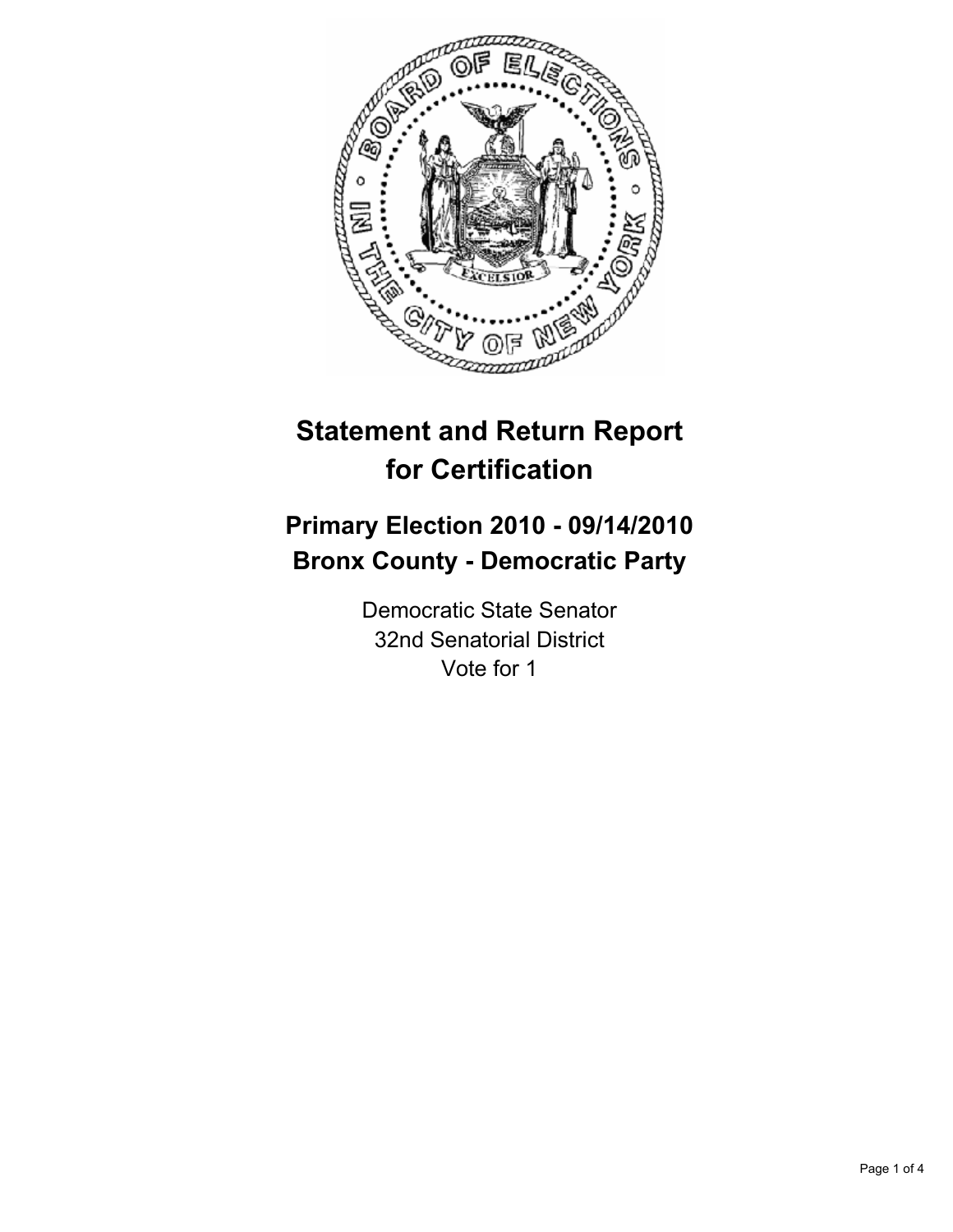

## **Assembly District 76**

| <b>PUBLIC COUNTER</b>            | 4,324 |
|----------------------------------|-------|
| <b>EMERGENCY</b>                 | 11    |
| ABSENTEE/MILITARY                | 60    |
| <b>AFFIDAVIT</b>                 | 80    |
| <b>RUBEN DIAZ</b>                | 2,959 |
| CARLOS CHARLIE RAMOS JR.         | 876   |
| BILL PERKINS (WRITE-IN)          |       |
| CARLOS RIVERA (WRITE-IN)         | 1     |
| CHIDI AKOMAH (WRITE-IN)          | 1     |
| ESPADA (WRITE-IN)                | 1     |
| FRANK MUNOZ (WRITE-IN)           | 1     |
| <b>GUSTAVO RIVERA (WRITE-IN)</b> | 1     |
| J. GUSTAVO RIVERA (WRITE-IN)     | 2     |
| JOSEPH CRAWLEY (WRITE-IN)        | 1     |
| WILLIAM D. COOPER (WRITE-IN)     | 1     |
| <b>Total Votes</b>               | 3,845 |

### **Assembly District 77**

| <b>Total Votes</b>       | 10 |
|--------------------------|----|
| CARLOS CHARLIE RAMOS JR. | 8  |
| <b>RUBEN DIAZ</b>        | 2  |
| AFFIDAVIT                | 0  |
| ABSENTEE/MILITARY        | 0  |
| <b>EMERGENCY</b>         |    |
| <b>PUBLIC COUNTER</b>    | 9  |

# **Assembly District 79**

| <b>Total Votes</b>          | 1.113 |
|-----------------------------|-------|
| POWELL (WRITE-IN)           |       |
| COFFEY RUBE DIAS (WRITE-IN) |       |
| CARLOS CHARLIE RAMOS JR.    | 172   |
| <b>RUBEN DIAZ</b>           | 939   |
| AFFIDAVIT                   | 17    |
| ABSENTEE/MILITARY           | 14    |
| <b>EMERGENCY</b>            | 0     |
| PUBLIC COUNTER              | 1,277 |

## **Assembly District 80**

| PUBLIC COUNTER           | 1.324 |
|--------------------------|-------|
| <b>EMERGENCY</b>         | 0     |
| ABSENTEE/MILITARY        | 75    |
| <b>AFFIDAVIT</b>         | 34    |
| RUBEN DIAZ               | 846   |
| CARLOS CHARLIE RAMOS JR. | 423   |
| POOKY PARKER (WRITE-IN)  |       |
| <b>Total Votes</b>       | 1.270 |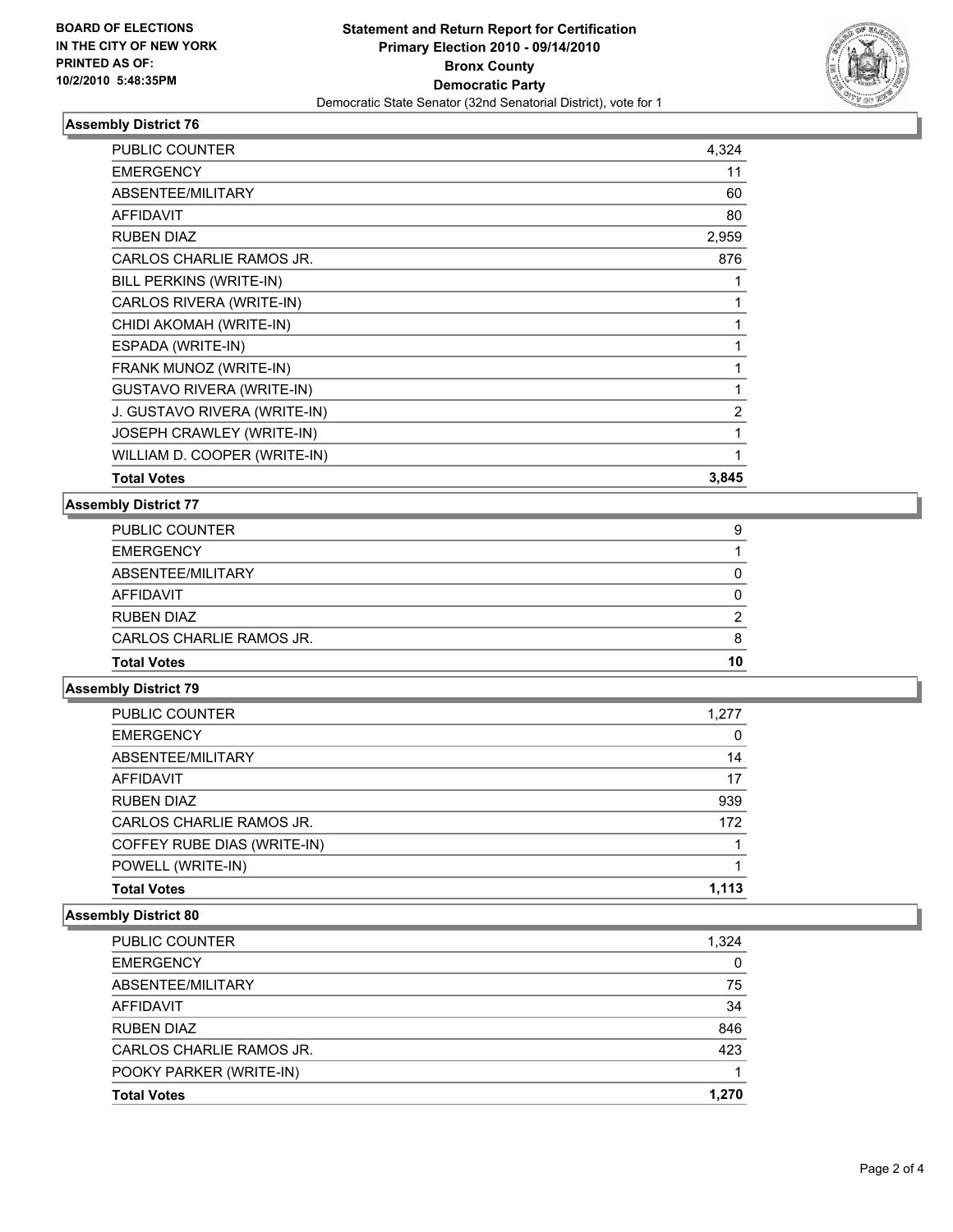

## **Assembly District 82**

| <b>PUBLIC COUNTER</b>    | 74 |
|--------------------------|----|
| <b>EMERGENCY</b>         | 0  |
| ABSENTEE/MILITARY        | 0  |
| AFFIDAVIT                |    |
| <b>RUBEN DIAZ</b>        | 49 |
| CARLOS CHARLIE RAMOS JR. | 19 |
| <b>Total Votes</b>       | 68 |

#### **Assembly District 84**

| PUBLIC COUNTER            | 1,360 |
|---------------------------|-------|
| <b>EMERGENCY</b>          | 0     |
| ABSENTEE/MILITARY         | 15    |
| AFFIDAVIT                 | 18    |
| <b>RUBEN DIAZ</b>         | 1,025 |
| CARLOS CHARLIE RAMOS JR.  | 179   |
| ADRIAN, EPEZ (WRITE-IN)   |       |
| JOSE M SERRANO (WRITE-IN) |       |
| <b>Total Votes</b>        | 1,206 |

## **Assembly District 85**

| <b>PUBLIC COUNTER</b>          | 4,578 |
|--------------------------------|-------|
| <b>EMERGENCY</b>               | 3     |
| ABSENTEE/MILITARY              | 76    |
| <b>AFFIDAVIT</b>               | 67    |
| <b>RUBEN DIAZ</b>              | 3,540 |
| CARLOS CHARLIE RAMOS JR.       | 726   |
| DOROTHY HASHEAD (WRITE-IN)     | 1     |
| <b>GUBEN DIAZ (WRITE-IN)</b>   | 1     |
| JOSE SERRANO JR (WRITE-IN)     | 1     |
| MATTHEW SHUFFLER (WRITE-IN)    |       |
| PEDRO SPEDA (WRITE-IN)         | 1     |
| RUBIN DIAZ (WRITE-IN)          |       |
| <b>WALTER CLARK (WRITE-IN)</b> | 1     |
| <b>Total Votes</b>             | 4,273 |